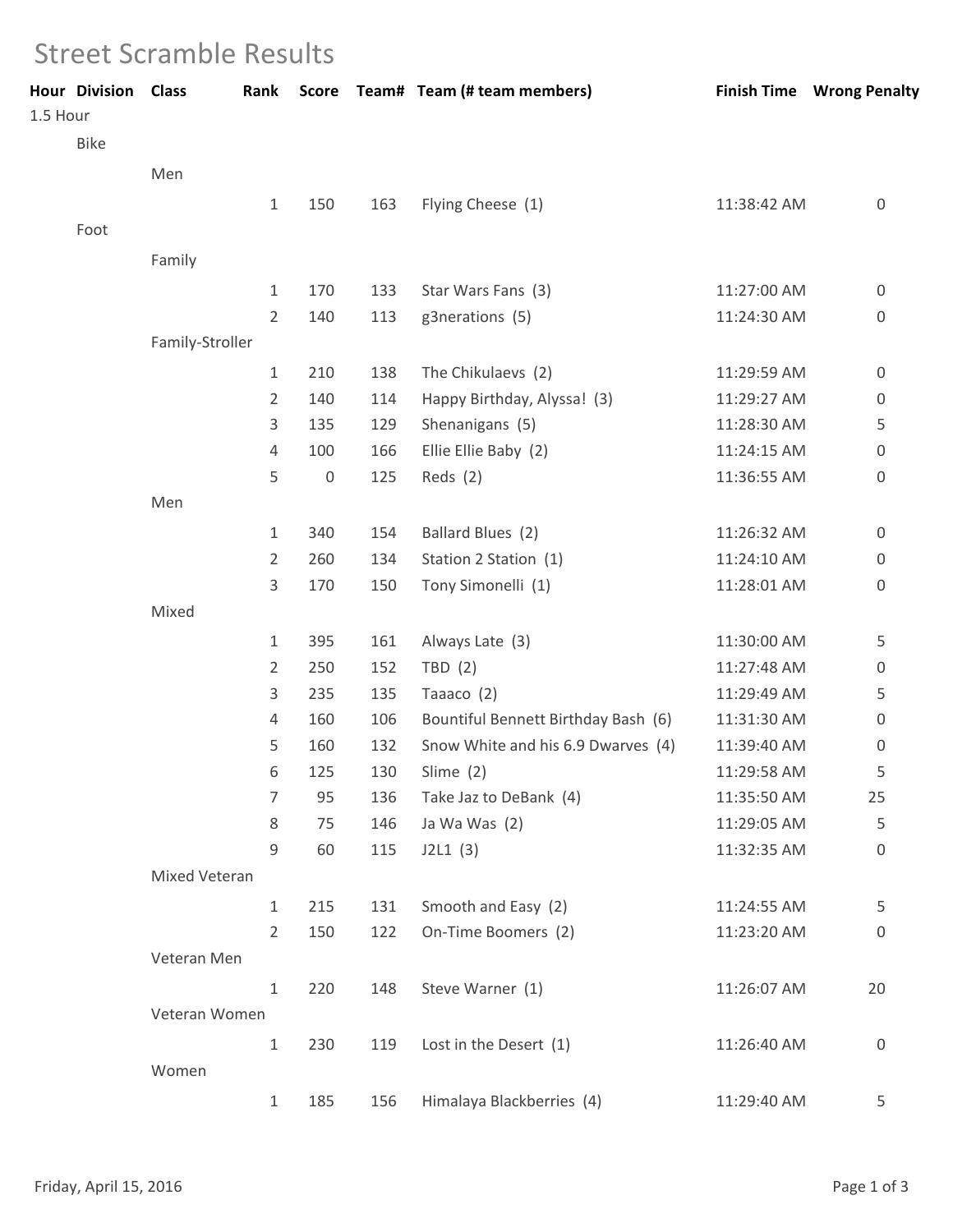|        | <b>Hour Division Class</b> |                 | Rank           |      |     | Score Team# Team (# team members) |             | <b>Finish Time Wrong Penalty</b> |
|--------|----------------------------|-----------------|----------------|------|-----|-----------------------------------|-------------|----------------------------------|
| 3 Hour |                            |                 |                |      |     |                                   |             |                                  |
|        | Bike                       |                 |                |      |     |                                   |             |                                  |
|        |                            | Family-PeeWee   |                |      |     |                                   |             |                                  |
|        |                            |                 | 1              | 120  | 105 | Blue Beys (5)                     | 12:59:15 PM | 0                                |
|        |                            | Men             |                |      |     |                                   |             |                                  |
|        |                            |                 | 1              | 1000 | 112 | Enger Management (1)              | 12:39:44 PM | 0                                |
|        |                            | Mixed           |                |      |     |                                   |             |                                  |
|        |                            |                 | $\mathbf 1$    | 230  | 155 | Finger Nus (3)                    | 11:50:43 AM | $\boldsymbol{0}$                 |
|        |                            | Veteran Men     |                |      |     |                                   |             |                                  |
|        |                            |                 | $\mathbf 1$    | 930  | 111 | Enger Management 2 (1)            | 12:59:49 PM | $\boldsymbol{0}$                 |
|        | Foot                       |                 |                |      |     |                                   |             |                                  |
|        |                            | Family          |                |      |     |                                   |             |                                  |
|        |                            |                 | $\mathbf 1$    | 220  | 151 | Bella and the Jelly Bellies (5)   | 12:28:49 PM | $\boldsymbol{0}$                 |
|        |                            |                 | $\overline{2}$ | 210  | 108 | Geckos (3)                        | 11:53:40 AM | $\boldsymbol{0}$                 |
|        |                            | Family-PeeWee   |                |      |     |                                   |             |                                  |
|        |                            |                 | 1              | 195  | 109 | Cross Walks (3)                   | 1:00:56 PM  | 15                               |
|        |                            |                 | 2              | 110  | 147 | Cat Journey (2)                   | 1:06:32 PM  | $\boldsymbol{0}$                 |
|        |                            |                 | 3              | 20   | 139 | The Hitters (4)                   | 1:03:01 PM  | 0                                |
|        |                            | Family-Stroller |                |      |     |                                   |             |                                  |
|        |                            |                 | $\mathbf 1$    | 290  | 162 | Belka (3)                         | 12:57:31 PM | 0                                |
|        |                            | Men             |                |      |     |                                   |             |                                  |
|        |                            |                 | $\mathbf{1}$   | 810  | 165 | Slow Travel Far (1)               | 1:01:03 PM  | $\boldsymbol{0}$                 |
|        |                            |                 | 2              | 655  | 126 | Rodion Romanovich (1)             | 12:59:57 PM | 25                               |
|        |                            |                 | 3              | 540  | 145 | Manny's Pale Ale (3)              | 1:01:30 PM  | 20                               |
|        |                            |                 | $\sqrt{4}$     | 220  | 107 | Cassius Claymation (2)            | 12:49:34 PM | 0                                |
|        |                            | Mixed           |                |      |     |                                   |             |                                  |
|        |                            |                 | $\mathbf{1}$   | 560  | 158 | Silent Xylophones (2)             | 12:58:39 PM | $\boldsymbol{0}$                 |
|        |                            |                 | $\overline{2}$ | 470  | 149 | Herd of Hedgehogs (3)             | 12:34:15 PM | 0                                |
|        |                            |                 | 3              | 300  | 141 | Walkaholics (3)                   | 12:53:33 PM | 0                                |
|        |                            |                 | 4              | 290  | 140 | Ural $(2)$                        | 12:57:43 PM | $\boldsymbol{0}$                 |
|        |                            |                 | 5              | 150  | 102 | Birfin'Day&Paws (2)               | 12:56:28 PM | 10                               |
|        |                            | Veteran Men     |                |      |     |                                   |             |                                  |
|        |                            |                 | $\mathbf{1}$   | 520  | 118 | Krank $(1)$                       | 12:56:54 PM | 0                                |
|        |                            |                 | $\overline{2}$ | 470  | 120 | My Feet Hurt (1)                  | 12:57:26 PM | $\boldsymbol{0}$                 |
|        |                            | Veteran Women   |                |      |     |                                   |             |                                  |
|        |                            |                 | $\mathbf{1}$   | 610  | 143 | Single $U(1)$                     | 11:58:56 AM | 0                                |
|        |                            |                 | 2              | 464  | 101 | Ardis Dull (1)                    | 12:54:26 PM | 0                                |
|        |                            |                 | 3              | 430  | 153 | Hersey (1)                        | 12:39:15 PM | 0                                |
|        |                            |                 | 4              | 300  | 159 | Neva $(1)$                        | 12:58:59 PM | 0                                |
|        |                            |                 | 5              | 210  | 128 | Scrambled Chicks (3)              | 12:57:55 PM | $\boldsymbol{0}$                 |